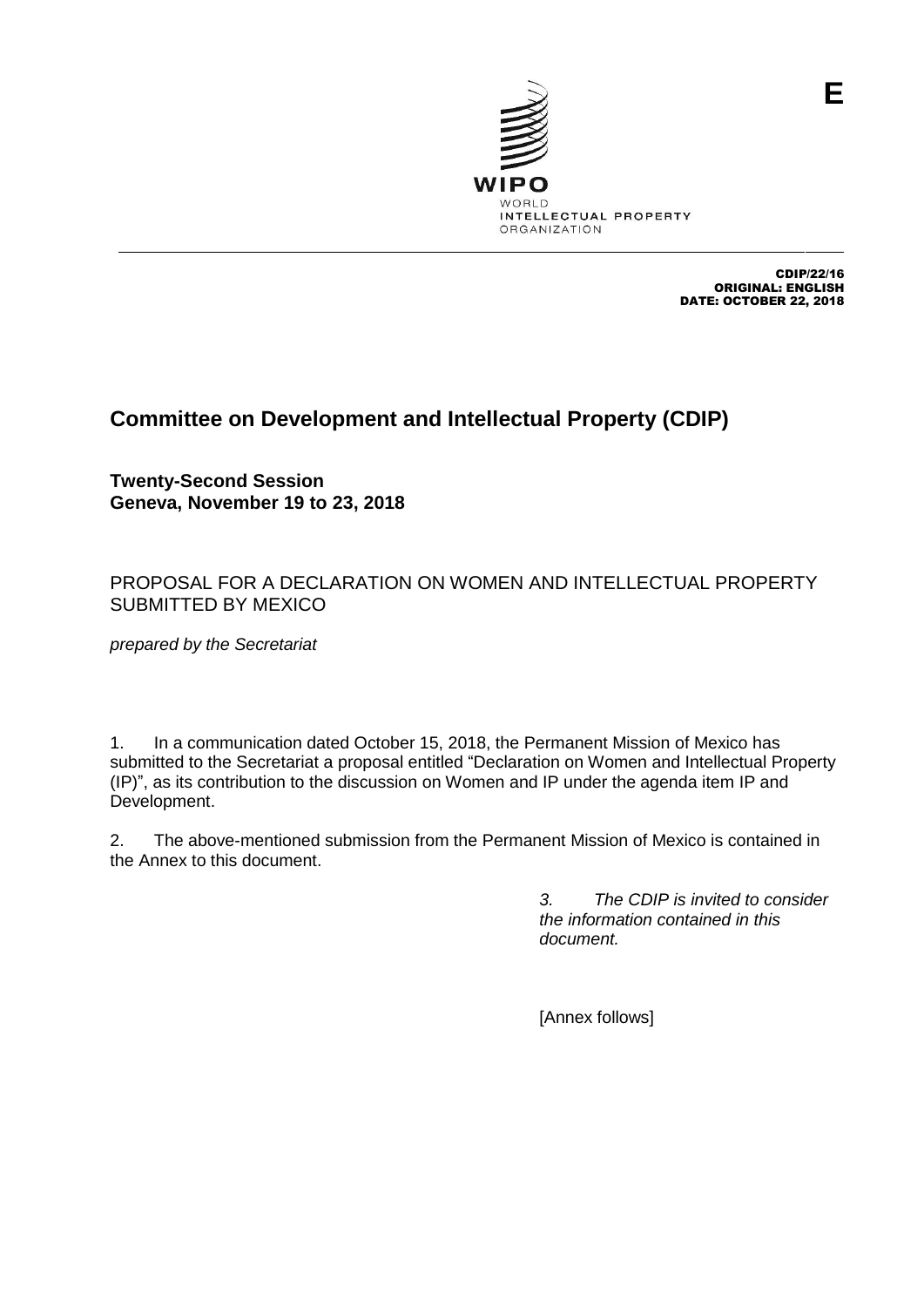#### PROPOSAL SUBMITTED BY THE DELEGATION OF MEXICO

*Original text in Spanish* 



**PERMANENT MISSION OF MEXICO**

## **OGE03787**

The Permanent Mission of Mexico to the United Nations Office and other International Organizations in Geneva presents its complements to the World Intellectual Property Organization (WIPO) and has the honor to share the document titled "*Declaration on Women and Intellectual Property*" for consideration at the 22nd session of the Committee on Development and Intellectual Property (CDIP) that will be held from November 19 to 23, 2018.

The Permanent Mission of Mexico presents this proposal as a contribution to the discussion on "Women and Intellectual Property", which the Committee decided to discuss under Agenda Item "Intellectual Property and Development". With this initiative, Mexico seeks to contribute to the examination of this important topic within WIPO and to continue the work of advancing the inclusion of women in intellectual property.

The Permanent Mission of Mexico to the United Nations Office at Geneva wishes to take the opportunity to reiterate to the World Intellectual Property Organization the assurances of its highest consideration.



Geneva, October 15, 2018

**To the World Intellectual Property Organization (WIPO) Geneva**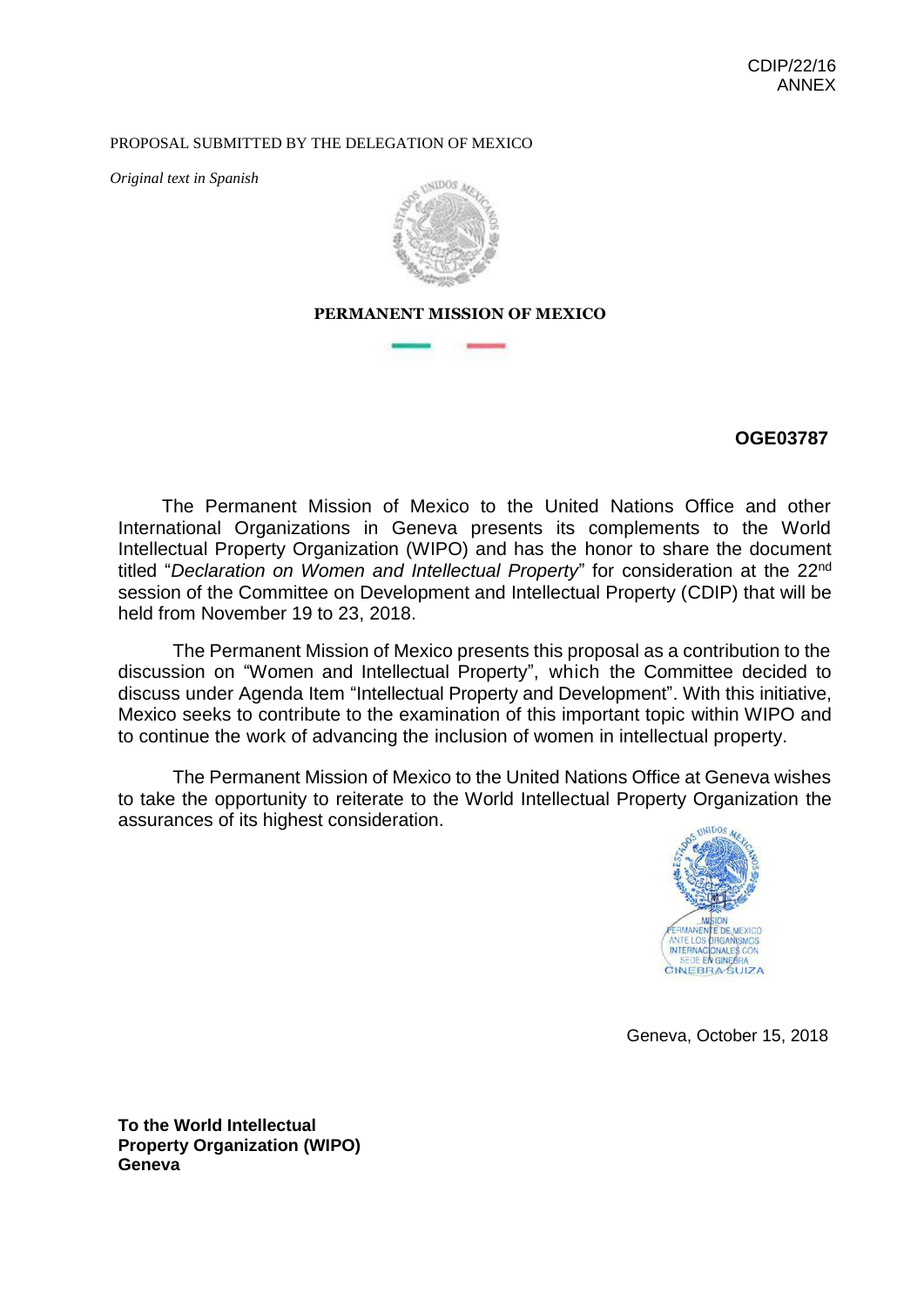#### *Original text in English*





MISIÓN PERMANENTE DE MÉXICO ANTE LOS ORGANISMOS INTERNACIONALES CON SEDE EN GINEBRA

SRE SECRETARÍA DE RELACIONES EXTERIORES

**ANNEX**

## **DRAFT PROPOSED BY MEXICO**

#### **Declaration on Women and Intellectual Property November 2018**

*Acknowledging* the importance of incorporating a gender perspective into the promotion of inclusive economic growth, and the key role that gender-responsive policies can play in achieving sustainable socioeconomic development;

*Acknowledging* that inclusive IP policies can contribute to advancing gender equality and women's and girls' empowerment, which has a positive impact on innovation and economic growth;

*Acknowledging* that improving women's access to opportunities and removing barriers to their participation in national and international economies contributes to sustainable economic development;

*Acknowledging* that innovation and creativity are the engines of human progress;

*Having in mind* that gender gaps reflect widespread gender inequality in social and economic life;

*Bearing in mind* the standout fact that far more men than women gain patents for their inventions;

*Emphasizing* the role of science and technology in finding solutions to tackle some of the major problems humanity faces through innovative solutions;

**Taking into account** the evidence that increased participation by women and girls improves the innovation performance of societies*;*

**Reaffirming** the commitment to effectively implement the obligations under the Convention on the Elimination of all Forms of Discrimination Against Women, adopted by the United Nations General Assembly on 18 December 1979;

*Recalling* Goal 5 of the Sustainable Development Goals in the United Nations 2030 Agenda for Sustainable Development, which is to achieve gender equality and empower all women and girls and the importance of mainstreaming gender equality through all the Agenda;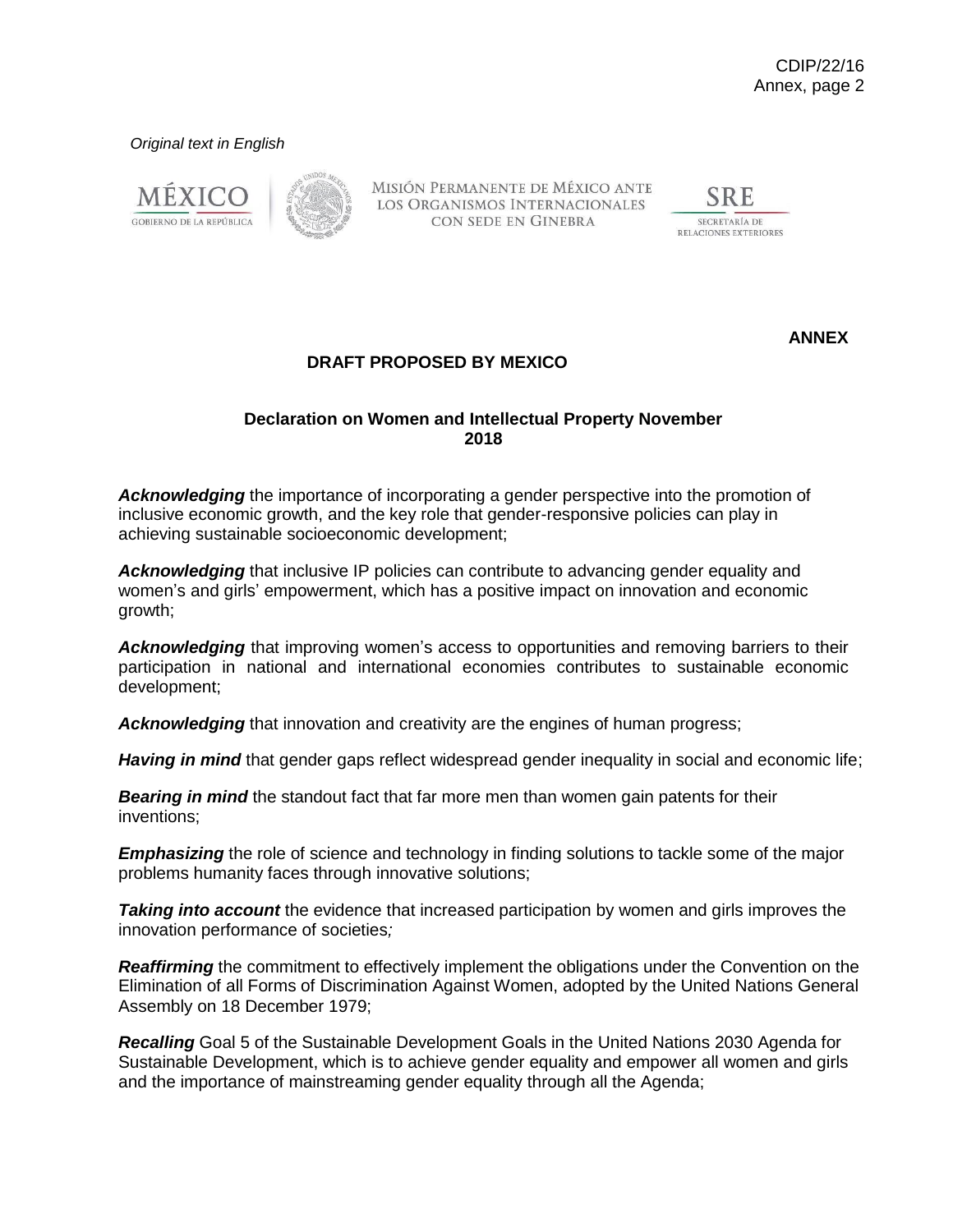*Recalling also* Goal 9 "Industry, innovation and infrastructure" and the fact that investment in infrastructure and innovation are crucial drivers of economic growth and development;

*Recognizing* that gender equality and the empowerment of women and girls are integral to all dimensions of inclusive and sustainable development, and as such, a critical enabler to progress across the entire 2030 Agenda for Sustainable Development;

*Bearing in mind* WIPO is the lead agency within the United Nations on issues of IP, technology and innovation in line with the United Nations Sustainable Development Goals;

*Recognizing* WIPO´s [Policy on Gender Equality i](http://www.wipo.int/export/sites/www/women-and-ip/docs/en/wipo_policy_gender_equality_en.pdf)n 2014 and the commitmentof the Organization to making gender equality a cross-cutting issue which is mainstreamed across all Strategic Goals of WIPO<sup>i</sup>;

*Acknowledging* the 2018 World Intellectual Property Day campaign –Powering change: Women in innovation and creativity-; and

*Recognizing* that according to WIPO more women than ever before are using the international patent system, though there is still a long way to achieve gender parity.

WIPO Member states declare its commitment to the following:

- 1. *Reaffirm* gender equality as a human right.
- *2. Recognize* the contribution of women innovators and creators*.*
- 3. *Express* their interest to encourage innovation and creativity by making sure that women innovators and creators can gain a fair reward for their work and earn a living from it.
- 4. *Reduce* the gender gap among innovators and creators.
- 5. **Work** towards the implementation of policies and practices aimed to foster women and girls' empowerment to have their full participation in innovation and creativity.
- 6. **Develop** affirmative actions to promote the inclusion of women and girls on science and technology, as well as, in the innovation decision taken processes.
- 7. **Share** experiences relating to policies and practices to enable women and girls' participation in the field of IP.
- 8. **Share** best practices on multi-stakeholder's initiatives to encourage more girls and women to create valuable intellectual property.
- 9. **Share** best practices for supporting women inventors and entrepreneurs and empowering women in IP management.
- 10. **Share** programs to encourage and enable young women to foster their talents in science, technology, engineering and mathematics, (the STEM subjects) and the arts by facilitating